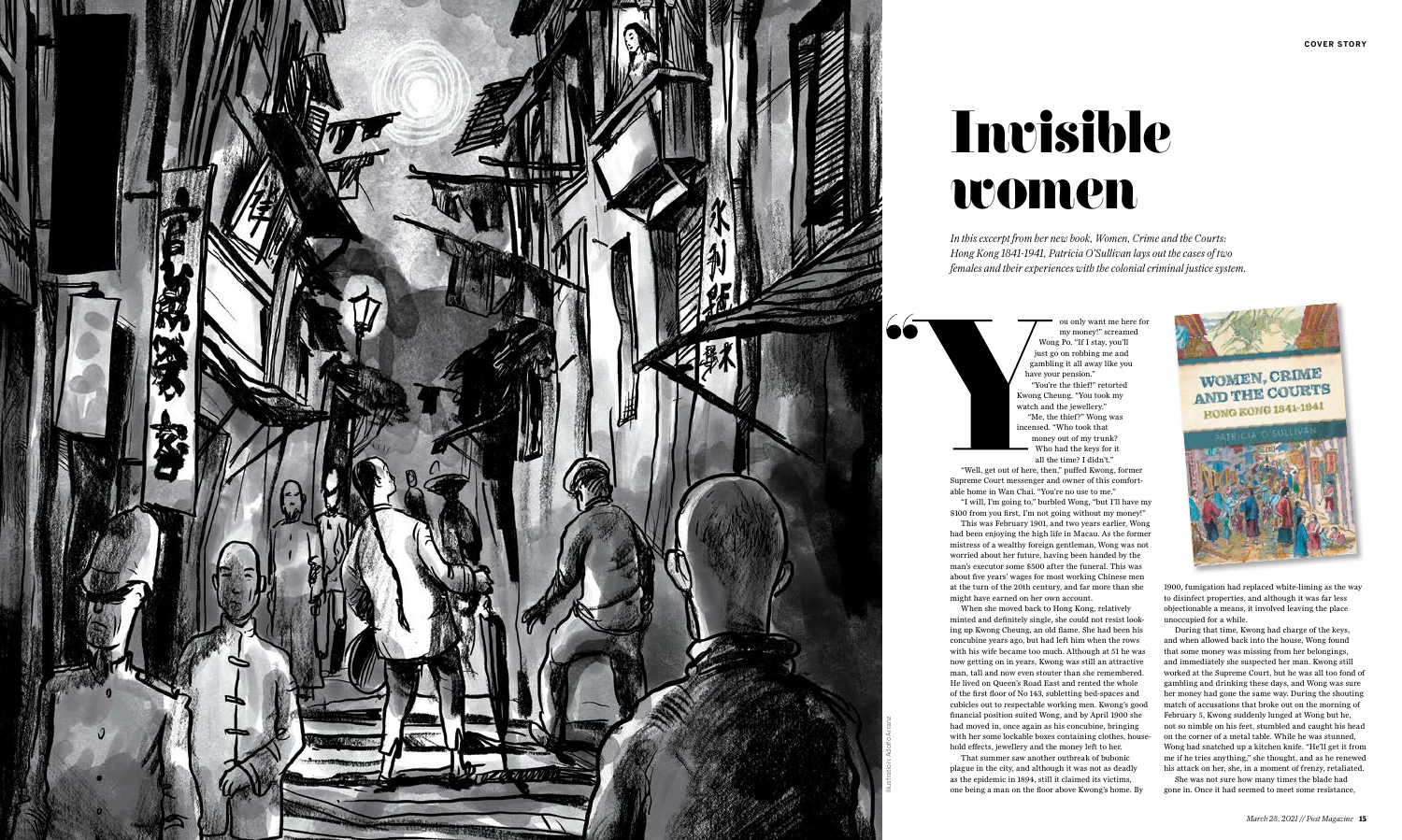possibly bone, but it had come out easily each time. Now the weapon lay on the floor, by the feet of Kwong, who had collapsed across the bed, gurgling a little as life escaped him. Wong stood for a second, looking back at him, and knew what she must do. Screaming, she rushed into the front room and onto the balcony.

"Thieves! Robbers! *Gau meng*! [save life!]," she wailed. Soon a crowd of onlookers gathered under the veranda, calling up to Wong and asking what was wrong. Constable U Yeung and Sanitary Inspector George Hogarth pushed their way through the throng and hurried up the stairs. Wong Po stood at the door.

"Thieves, six of them, have broken in to steal my money and they have killed my man," she told them. "Killed your man?" Hogarth repeated, "Where is he?" She pointed to his body on the floor. Constable U believed Kwong was slightly alive when they first saw him, but inspector Hogarth could find no pulse in Kwong's right wrist. Wong clutched at the officer and wailed, "Official police, take care of me".

Hogarth thought her frightened, pale, and rather wild in appearance, but to him, Wong did not seem too upset about the dead man.

"The robbers threw a blanket over me and pushed me down onto the floor," explained Wong. "I called out for Kwong and then I could hear the robbers attack him."

It had all happened so fast that she had not had

time to recognise the men, but she was sure there were six of them.

The officers could not see how Kwong had died, and neither could they see signs of a struggle. Had the bruise on his forehead been caused by a blow by some heavy instrument? Was that responsible for his death?

When Police Inspector W.L. Ford arrived a few minutes later, he pointed out the stab wounds to the man's abdomen and chest, missed by the others in the dim light of the room. The knife that lay close to the man was, Ford reckoned, the murder weapon. The autopsy would later show that Kwong had been stabbed three times, two of the blows puncturing the right lung, one continuing down into the liver.

Unfortunately for all parties, this crime was committed just under a year too early to benefit from what would soon be the latest addition to the crime-solving armoury: fingerprint identification. The technology to make print impressions from objects would be developed and first used by Britain's Scotland Yard towards the end of 1901.

Eventually, the police left and, apart from some subsequent, discreet inquiries in the neighbourhood, it soon seemed they had lost interest in the affair. Then, without warning, on Lunar New Year, February 19, officers arrived and informed Wong Po that she was under arrest on suspicion of the murder of Kwong Cheung. She appeared at the Central Magistracy two

days later. However, during that and her subsequent trial at the Supreme Court the next month, little more was added to the story than was already known.

There were no witnesses to the killing, so there was no one who could refute Wong's version of what had happened. The prosecution's case consisted of trying to prove that she had the means, motive and opportunity to commit the crime. There was no reconstruction of the murder as Wong may have committed it. The court heard only the story from her appearance on the balcony. But the prosecution maintained that she had killed her lover, leaving the public to conjecture the arguments and events that took place that day on Queen's Road East.

Standing trial for her life before Chief Justice Sir John Carrington that spring, Wong was provided with a defence lawyer, the very able E.H. Sharp. Without minimising the gravity of the charge, and admitting that there were suspicious circumstances against his client, he warned that there is nothing more dangerous in dealing with cases of this character than to rely upon what is called circumstantial or presumptive evidence.

> n the summer of 1899, a little before Wong came<br>into her comfortable inheritance, 17-year-old Tong<br>LKui married a seaman in Shek I, on the Chinese<br>mainland. From that point her life descended into misn the summer of 1899, a little before Wong came into her comfortable inheritance, 17-year-old Tong Kui married a seaman in Shek I, on the Chinese ery, living in fear of her husband and his mother, who both frequently beat her. That September they decided to dispose of her and sold her to Leung Wai, a 45-yearold procuress based in Hong Kong, for \$120. The girl begged her husband to let her go home, but she was put on a boat with Leung and taken away, to a brothel on Ship Street, run by Leung Sze.



"More miscarriages of justice," Mr Sharp told the jury, "have been due to reliance upon circumstantial evidence than from any other cause. This had happened even when such evidence had been stronger than in this case. Were the facts proved inconsistent with the story told by the prisoner? I contend that here they are wholly consistent with the innocence of my client. My client's story, as told to the police and others, has been the same from beginning to end. I submit that if her story had been fabricated upon the instant, discrepancies and inconsistencies would have crept in."

Despite Sharp's best efforts, however, after the judge's lengthy summing up, the jury took just 10 minutes to find Wong Po guilty of wilful murder. The chief justice concurred with the verdict: he told Wong he believed it to be the correct one and, donning his black cap, sentenced her to death by hanging.

Wong, however, claimed that she was pregnant, so she was examined by three doctors who all confirmed that she was about six months gone. British law did not permit the execution of a pregnant woman, since that would involve the denial of life to an innocent child, so once execution had been postponed until the birth, Wong's sentence was commuted to life imprisonment. Her case, though, had taken the Hong Kong judicial system into unfamiliar territory. Wong was the first woman for many decades to receive the death penalty in the colony, and there was a lengthy debate about whether it should be carried out at all. Because of the

nature of the evidence, both the judge and the governor were against its enactment. Then, with the additional factor of her pregnancy, the conversion of the sentence to life imprisonment was confirmed.

But Wong was not destined to serve her time in prison. In his report for the year of 1901, the principal civil medical officer noted that a female prisoner, some eight months pregnant, suddenly had a fit on June 1. It was most certainly Wong, and so just over two months into her sentence, she was taken to the maternity hospital, already unconscious.

At first a renal condition associated with pregnancy was suspected, and though tests ruled that out, her temperature continued to rise. The following day her baby was born naturally, but dead. Further treatment was attempted, including ice-packing to bring her temperature down. Blood samples revealed the problem: large amounts of malarial parasites in her system. She died on June 7 of cerebral malaria.

Wong's story leaves many questions unanswered. We might wonder how it was supposed that Wong could hit a tall man on the head with sufficient force to knock him out? Or why she stuck to her assertion of six men being involved in the robbery? And was any of her money actually missing?

Authorities seemed not concerned to explore further, and in the years leading up to and after the turn of the 20th century, the majority of such cases that involved Hong Kong, criminal courts and women turn out as equally "uninvestigated".

But these were not the real reason Wong's case attracted so much attention from both the Chinese and English-language press. In turn-of-the-century Hong Kong, murder cases were not as common as in the United States or Britain, perhaps just a dozen each year. The last time the courts had convicted a woman on a capital charge was back in 1854, so a murder charge with a woman in the dock? That was newsworthy.

Much against Tong's will, this brothel mistress set

## **THE LAST TIME THE COURTS HAD CONVICTED A WOMAN ON A CAPITAL CHARGE WAS BACK IN 1854, SO A MURDER CHARGE WITH A WOMAN IN THE DOCK? THAT WAS NEWSWORTHY.**